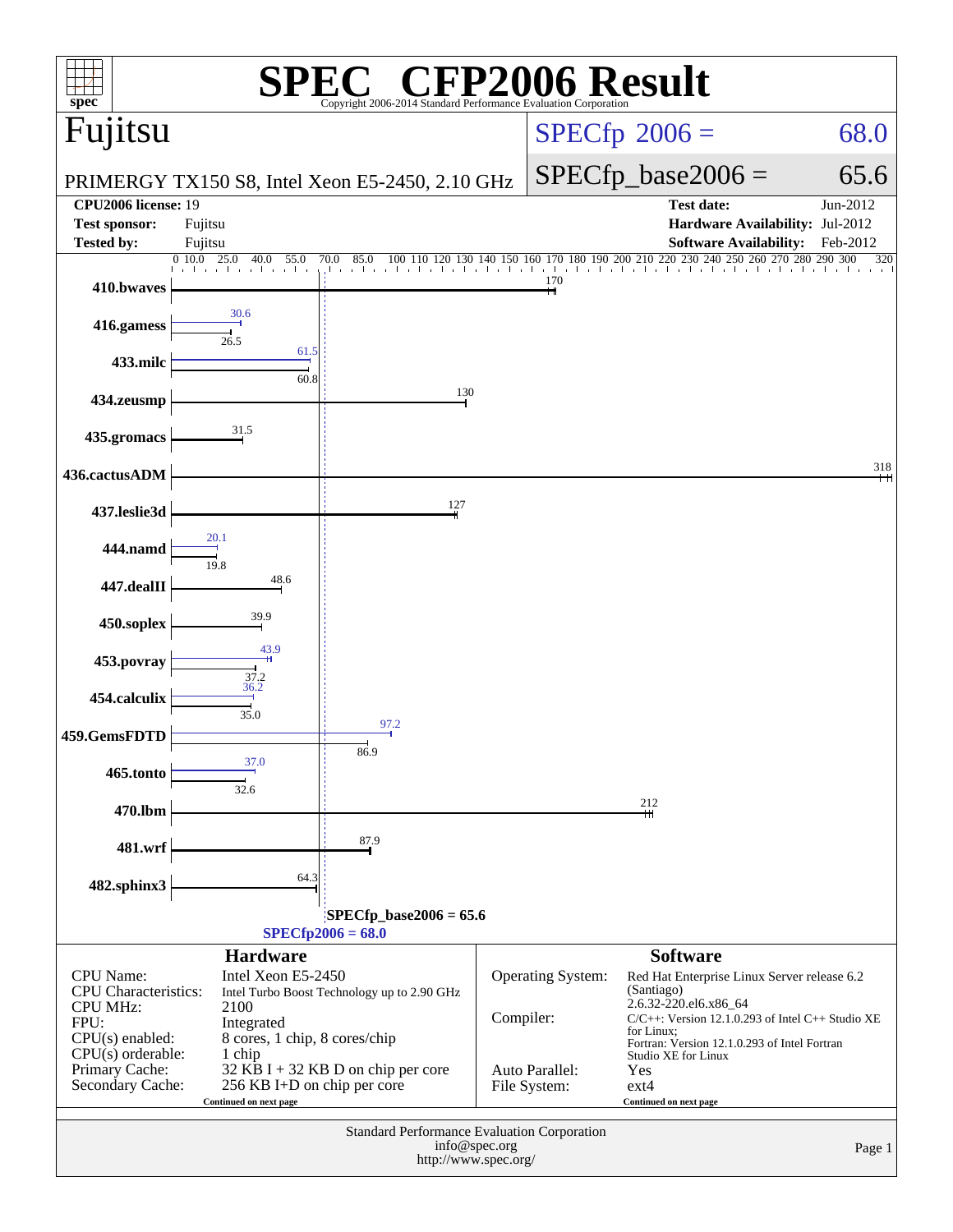

| <b>Results Table</b>   |                                                                                                          |              |                |       |                |       |                |              |                |              |                |              |
|------------------------|----------------------------------------------------------------------------------------------------------|--------------|----------------|-------|----------------|-------|----------------|--------------|----------------|--------------|----------------|--------------|
|                        | <b>Base</b>                                                                                              |              |                |       | <b>Peak</b>    |       |                |              |                |              |                |              |
| <b>Benchmark</b>       | <b>Seconds</b>                                                                                           | <b>Ratio</b> | <b>Seconds</b> | Ratio | <b>Seconds</b> | Ratio | <b>Seconds</b> | <b>Ratio</b> | <b>Seconds</b> | <b>Ratio</b> | <b>Seconds</b> | <b>Ratio</b> |
| 410.bwayes             | 81.2                                                                                                     | 167          | 79.8           | 170   | 80.0           | 170   | 81.2           | 167          | 79.8           | 170          | 80.0           | 170          |
| 416.gamess             | 737                                                                                                      | 26.6         | 739            | 26.5  | 749            | 26.1  | 641            | 30.5         | 640            | 30.6         | 640            | 30.6         |
| $433$ .milc            | 151                                                                                                      | 60.8         | 151            | 60.7  | 151            | 60.8  | 149            | 61.5         | 149            | 61.6         | 149            | 61.5         |
| $434$ . zeusmp         | 69.6                                                                                                     | 131          | 69.8           | 130   | 69.8           | 130   | 69.6           | 131          | 69.8           | 130          | 69.8           | 130          |
| $435.$ gromacs         | 226                                                                                                      | 31.6         | 227            | 31.5  | 227            | 31.4  | 226            | 31.6         | 227            | 31.5         | 227            | 31.4         |
| 436.cactusADM          | 37.4                                                                                                     | 319          | 37.6           | 318   | 38.0           | 314   | 37.4           | 319          | 37.6           | 318          | 38.0           | 314          |
| 437.leslie3d           | 74.8                                                                                                     | 126          | 74.2           | 127   | 74.2           | 127   | 74.8           | 126          | 74.2           | 127          | 74.2           | <u>127</u>   |
| 444.namd               | 405                                                                                                      | 19.8         | 406            | 19.8  | 405            | 19.8  | 398            | 20.1         | 398            | 20.1         | 398            | 20.1         |
| $ 447 \text{.}$ dealII | 235                                                                                                      | 48.7         | 235            | 48.6  | 236            | 48.6  | 235            | 48.7         | 235            | 48.6         | 236            | 48.6         |
| $450$ .soplex          | 209                                                                                                      | 39.9         | 209            | 39.9  | 209            | 39.9  | 209            | 39.9         | 209            | 39.9         | 209            | 39.9         |
| $453$ .povray          | 143                                                                                                      | 37.2         | 143            | 37.2  | 144            | 37.0  | <u>121</u>     | 43.9         | 125            | 42.6         | 121            | 44.1         |
| $ 454$ .calculix       | 236                                                                                                      | 35.0         | 236            | 35.0  | 235            | 35.1  | 228            | 36.2         | 228            | 36.2         | 227            | 36.3         |
| 459.GemsFDTD           | 122                                                                                                      | 86.8         | 122            | 86.9  | 122            | 86.9  | 109            | 97.2         | 109            | 97.4         | 109            | 97.0         |
| $465$ .tonto           | 301                                                                                                      | 32.7         | 302            | 32.6  | 302            | 32.6  | 267            | 36.8         | 266            | 37.1         | 266            | 37.0         |
| 470.1bm                | 64.4                                                                                                     | 213          | 65.4           | 210   | 64.8           | 212   | 64.4           | 213          | 65.4           | 210          | 64.8           | 212          |
| $ 481$ .wrf            | 127                                                                                                      | 87.6         | 127            | 88.2  | 127            | 87.9  | 127            | 87.6         | 127            | 88.2         | 127            | 87.9         |
| $482$ .sphinx $3$      | 303                                                                                                      | 64.4         | 304            | 64.0  | 303            | 64.3  | 303            | 64.4         | 304            | 64.0         | 303            | 64.3         |
|                        | Results appear in the order in which they were run. Bold underlined text indicates a median measurement. |              |                |       |                |       |                |              |                |              |                |              |

### **[Operating System Notes](http://www.spec.org/auto/cpu2006/Docs/result-fields.html#OperatingSystemNotes)**

 Stack size set to unlimited using "ulimit -s unlimited" Transparent Huge Pages enabled with: echo always > /sys/kernel/mm/redhat\_transparent\_hugepage/enabled

### **[Platform Notes](http://www.spec.org/auto/cpu2006/Docs/result-fields.html#PlatformNotes)**

 BIOS configuration: Intel HT Technology = Disable Frequency Floor Override = Enable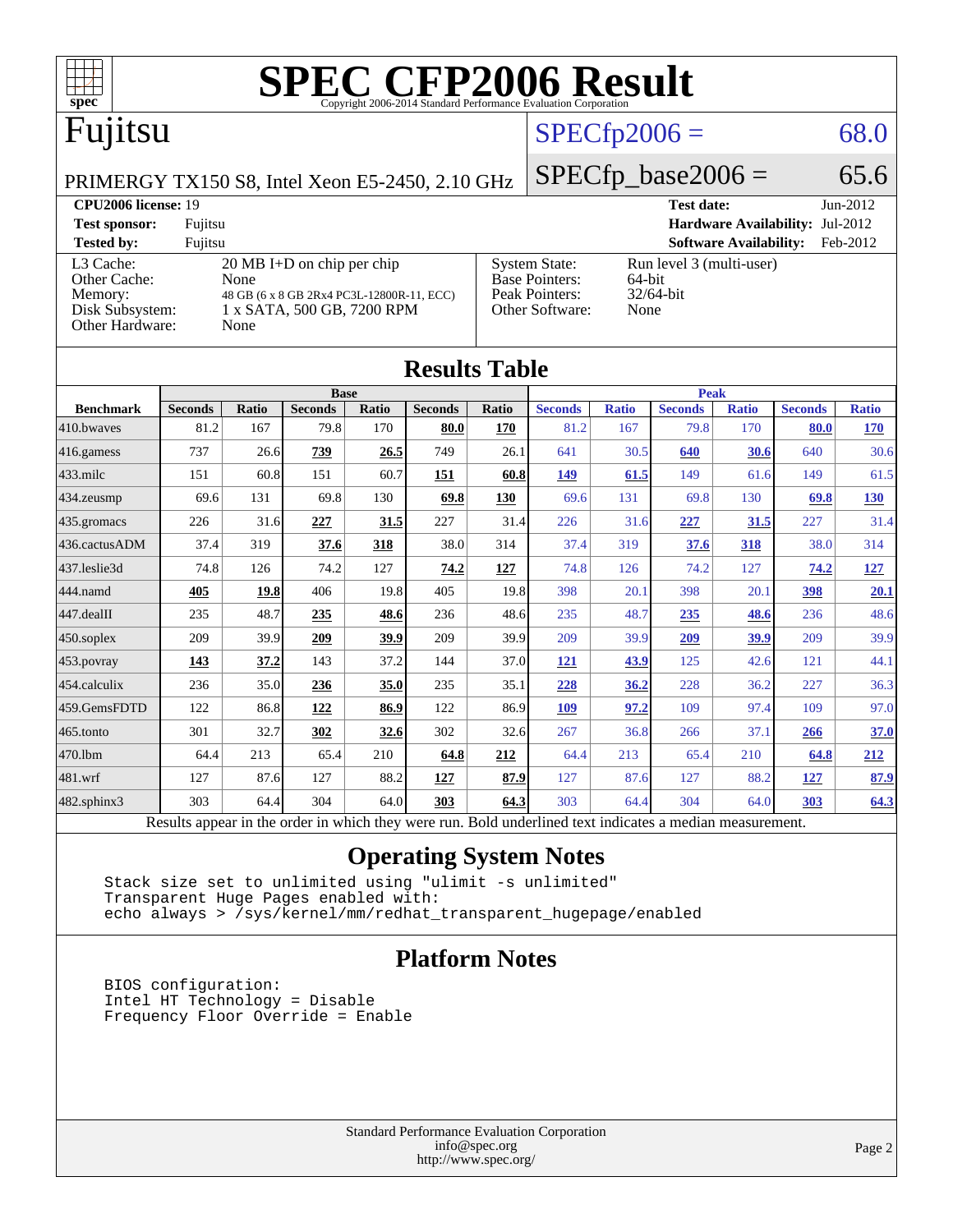

# **[SPEC CFP2006 Result](http://www.spec.org/auto/cpu2006/Docs/result-fields.html#SPECCFP2006Result)**

# Fujitsu

 $SPECfp2006 = 68.0$  $SPECfp2006 = 68.0$ 

PRIMERGY TX150 S8, Intel Xeon E5-2450, 2.10 GHz

**[Test sponsor:](http://www.spec.org/auto/cpu2006/Docs/result-fields.html#Testsponsor)** Fujitsu **[Hardware Availability:](http://www.spec.org/auto/cpu2006/Docs/result-fields.html#HardwareAvailability)** Jul-2012 **[Tested by:](http://www.spec.org/auto/cpu2006/Docs/result-fields.html#Testedby)** Fujitsu **[Software Availability:](http://www.spec.org/auto/cpu2006/Docs/result-fields.html#SoftwareAvailability)** Feb-2012

 $SPECTp\_base2006 = 65.6$ **[CPU2006 license:](http://www.spec.org/auto/cpu2006/Docs/result-fields.html#CPU2006license)** 19 **[Test date:](http://www.spec.org/auto/cpu2006/Docs/result-fields.html#Testdate)** Jun-2012

### **[General Notes](http://www.spec.org/auto/cpu2006/Docs/result-fields.html#GeneralNotes)**

Environment variables set by runspec before the start of the run: KMP\_AFFINITY = "granularity=fine,scatter" LD\_LIBRARY\_PATH = "/SPECcpu2006/libs/32:/SPECcpu2006/libs/64" OMP\_NUM\_THREADS = "8"

 Binaries compiled on a system with 1x E3-1270v2 CPU + 32 GB memory using RHEL6.2 For information about Fujitsu please visit: <http://www.fujitsu.com>

**[Base Compiler Invocation](http://www.spec.org/auto/cpu2006/Docs/result-fields.html#BaseCompilerInvocation)**

 $C$  benchmarks:<br>icc  $-m64$ 

[C++ benchmarks:](http://www.spec.org/auto/cpu2006/Docs/result-fields.html#CXXbenchmarks) [icpc -m64](http://www.spec.org/cpu2006/results/res2012q3/cpu2006-20120810-24086.flags.html#user_CXXbase_intel_icpc_64bit_bedb90c1146cab66620883ef4f41a67e)

[Fortran benchmarks](http://www.spec.org/auto/cpu2006/Docs/result-fields.html#Fortranbenchmarks): [ifort -m64](http://www.spec.org/cpu2006/results/res2012q3/cpu2006-20120810-24086.flags.html#user_FCbase_intel_ifort_64bit_ee9d0fb25645d0210d97eb0527dcc06e)

[Benchmarks using both Fortran and C](http://www.spec.org/auto/cpu2006/Docs/result-fields.html#BenchmarksusingbothFortranandC): [icc -m64](http://www.spec.org/cpu2006/results/res2012q3/cpu2006-20120810-24086.flags.html#user_CC_FCbase_intel_icc_64bit_0b7121f5ab7cfabee23d88897260401c) [ifort -m64](http://www.spec.org/cpu2006/results/res2012q3/cpu2006-20120810-24086.flags.html#user_CC_FCbase_intel_ifort_64bit_ee9d0fb25645d0210d97eb0527dcc06e)

### **[Base Portability Flags](http://www.spec.org/auto/cpu2006/Docs/result-fields.html#BasePortabilityFlags)**

| 410.bwaves: -DSPEC CPU LP64                 |                                                                |
|---------------------------------------------|----------------------------------------------------------------|
| 416.gamess: -DSPEC_CPU_LP64                 |                                                                |
| 433.milc: -DSPEC CPU LP64                   |                                                                |
| 434.zeusmp: -DSPEC_CPU_LP64                 |                                                                |
| 435.gromacs: -DSPEC_CPU_LP64 -nofor_main    |                                                                |
| 436.cactusADM: -DSPEC CPU LP64 -nofor main  |                                                                |
| 437.leslie3d: -DSPEC CPU LP64               |                                                                |
| 444.namd: -DSPEC CPU LP64                   |                                                                |
| 447.dealII: -DSPEC CPU LP64                 |                                                                |
| 450.soplex: -DSPEC_CPU_LP64                 |                                                                |
| 453.povray: -DSPEC_CPU_LP64                 |                                                                |
| 454.calculix: - DSPEC CPU LP64 - nofor main |                                                                |
| 459. GemsFDTD: - DSPEC CPU LP64             |                                                                |
| 465.tonto: - DSPEC CPU LP64                 |                                                                |
| 470.1bm: - DSPEC CPU LP64                   |                                                                |
|                                             | 481.wrf: -DSPEC_CPU_LP64 -DSPEC_CPU_CASE_FLAG -DSPEC_CPU_LINUX |
| 482.sphinx3: -DSPEC_CPU_LP64                |                                                                |
|                                             |                                                                |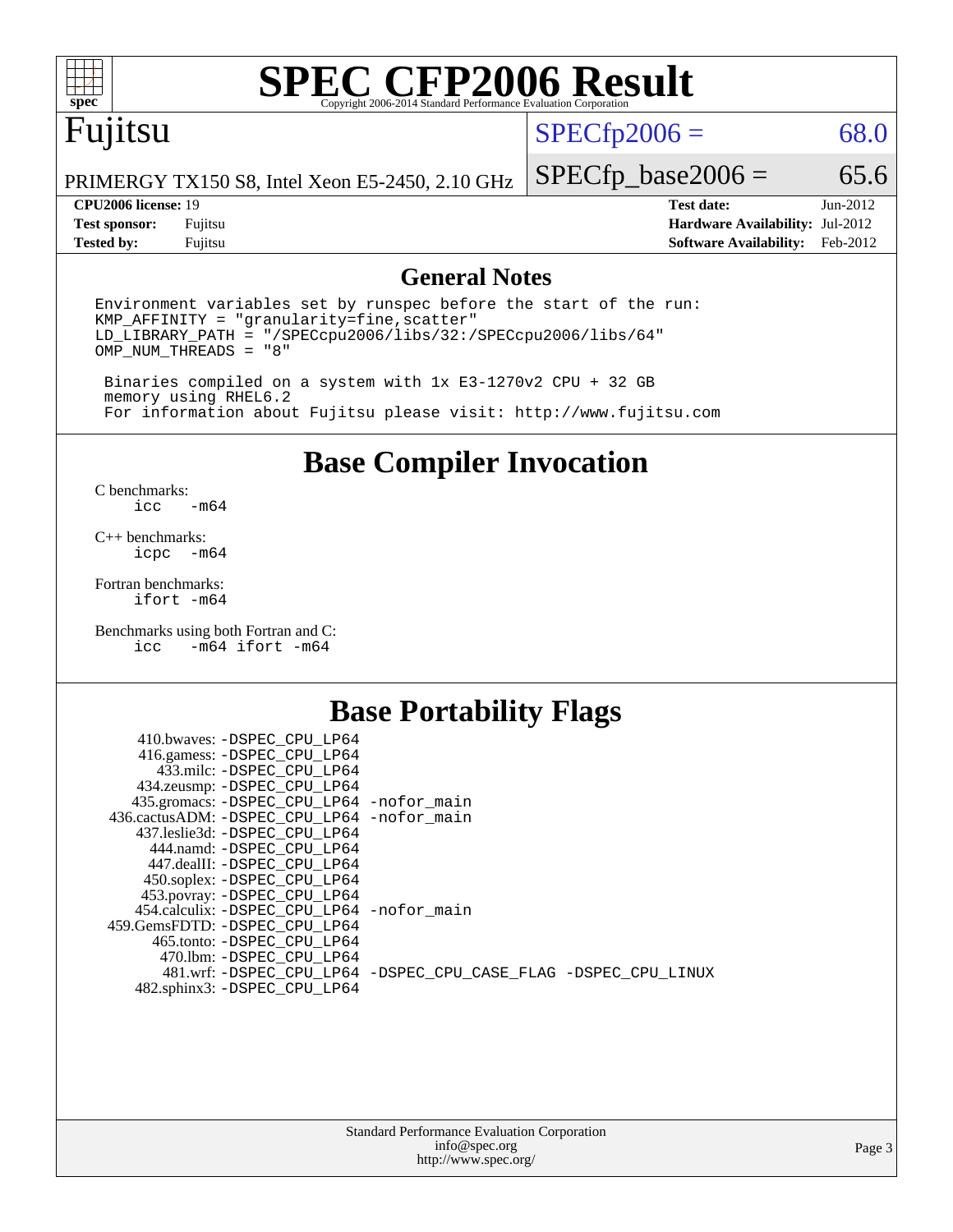

# **[SPEC CFP2006 Result](http://www.spec.org/auto/cpu2006/Docs/result-fields.html#SPECCFP2006Result)**

# Fujitsu

 $SPECfp2006 = 68.0$  $SPECfp2006 = 68.0$ 

PRIMERGY TX150 S8, Intel Xeon E5-2450, 2.10 GHz

**[Tested by:](http://www.spec.org/auto/cpu2006/Docs/result-fields.html#Testedby)** Fujitsu **[Software Availability:](http://www.spec.org/auto/cpu2006/Docs/result-fields.html#SoftwareAvailability)** Feb-2012

 $SPECTp\_base2006 = 65.6$ **[CPU2006 license:](http://www.spec.org/auto/cpu2006/Docs/result-fields.html#CPU2006license)** 19 **[Test date:](http://www.spec.org/auto/cpu2006/Docs/result-fields.html#Testdate)** Jun-2012 **[Test sponsor:](http://www.spec.org/auto/cpu2006/Docs/result-fields.html#Testsponsor)** Fujitsu **[Hardware Availability:](http://www.spec.org/auto/cpu2006/Docs/result-fields.html#HardwareAvailability)** Jul-2012

# **[Base Optimization Flags](http://www.spec.org/auto/cpu2006/Docs/result-fields.html#BaseOptimizationFlags)**

[C benchmarks](http://www.spec.org/auto/cpu2006/Docs/result-fields.html#Cbenchmarks): [-xAVX](http://www.spec.org/cpu2006/results/res2012q3/cpu2006-20120810-24086.flags.html#user_CCbase_f-xAVX) [-ipo](http://www.spec.org/cpu2006/results/res2012q3/cpu2006-20120810-24086.flags.html#user_CCbase_f-ipo) [-O3](http://www.spec.org/cpu2006/results/res2012q3/cpu2006-20120810-24086.flags.html#user_CCbase_f-O3) [-no-prec-div](http://www.spec.org/cpu2006/results/res2012q3/cpu2006-20120810-24086.flags.html#user_CCbase_f-no-prec-div) [-static](http://www.spec.org/cpu2006/results/res2012q3/cpu2006-20120810-24086.flags.html#user_CCbase_f-static) [-parallel](http://www.spec.org/cpu2006/results/res2012q3/cpu2006-20120810-24086.flags.html#user_CCbase_f-parallel) [-opt-prefetch](http://www.spec.org/cpu2006/results/res2012q3/cpu2006-20120810-24086.flags.html#user_CCbase_f-opt-prefetch) [-ansi-alias](http://www.spec.org/cpu2006/results/res2012q3/cpu2006-20120810-24086.flags.html#user_CCbase_f-ansi-alias) [C++ benchmarks:](http://www.spec.org/auto/cpu2006/Docs/result-fields.html#CXXbenchmarks) [-xAVX](http://www.spec.org/cpu2006/results/res2012q3/cpu2006-20120810-24086.flags.html#user_CXXbase_f-xAVX) [-ipo](http://www.spec.org/cpu2006/results/res2012q3/cpu2006-20120810-24086.flags.html#user_CXXbase_f-ipo) [-O3](http://www.spec.org/cpu2006/results/res2012q3/cpu2006-20120810-24086.flags.html#user_CXXbase_f-O3) [-no-prec-div](http://www.spec.org/cpu2006/results/res2012q3/cpu2006-20120810-24086.flags.html#user_CXXbase_f-no-prec-div) [-static](http://www.spec.org/cpu2006/results/res2012q3/cpu2006-20120810-24086.flags.html#user_CXXbase_f-static) [-opt-prefetch](http://www.spec.org/cpu2006/results/res2012q3/cpu2006-20120810-24086.flags.html#user_CXXbase_f-opt-prefetch) [-ansi-alias](http://www.spec.org/cpu2006/results/res2012q3/cpu2006-20120810-24086.flags.html#user_CXXbase_f-ansi-alias) [Fortran benchmarks](http://www.spec.org/auto/cpu2006/Docs/result-fields.html#Fortranbenchmarks): [-xAVX](http://www.spec.org/cpu2006/results/res2012q3/cpu2006-20120810-24086.flags.html#user_FCbase_f-xAVX) [-ipo](http://www.spec.org/cpu2006/results/res2012q3/cpu2006-20120810-24086.flags.html#user_FCbase_f-ipo) [-O3](http://www.spec.org/cpu2006/results/res2012q3/cpu2006-20120810-24086.flags.html#user_FCbase_f-O3) [-no-prec-div](http://www.spec.org/cpu2006/results/res2012q3/cpu2006-20120810-24086.flags.html#user_FCbase_f-no-prec-div) [-static](http://www.spec.org/cpu2006/results/res2012q3/cpu2006-20120810-24086.flags.html#user_FCbase_f-static) [-parallel](http://www.spec.org/cpu2006/results/res2012q3/cpu2006-20120810-24086.flags.html#user_FCbase_f-parallel) [-opt-prefetch](http://www.spec.org/cpu2006/results/res2012q3/cpu2006-20120810-24086.flags.html#user_FCbase_f-opt-prefetch) [Benchmarks using both Fortran and C](http://www.spec.org/auto/cpu2006/Docs/result-fields.html#BenchmarksusingbothFortranandC):

[-xAVX](http://www.spec.org/cpu2006/results/res2012q3/cpu2006-20120810-24086.flags.html#user_CC_FCbase_f-xAVX) [-ipo](http://www.spec.org/cpu2006/results/res2012q3/cpu2006-20120810-24086.flags.html#user_CC_FCbase_f-ipo) [-O3](http://www.spec.org/cpu2006/results/res2012q3/cpu2006-20120810-24086.flags.html#user_CC_FCbase_f-O3) [-no-prec-div](http://www.spec.org/cpu2006/results/res2012q3/cpu2006-20120810-24086.flags.html#user_CC_FCbase_f-no-prec-div) [-static](http://www.spec.org/cpu2006/results/res2012q3/cpu2006-20120810-24086.flags.html#user_CC_FCbase_f-static) [-parallel](http://www.spec.org/cpu2006/results/res2012q3/cpu2006-20120810-24086.flags.html#user_CC_FCbase_f-parallel) [-opt-prefetch](http://www.spec.org/cpu2006/results/res2012q3/cpu2006-20120810-24086.flags.html#user_CC_FCbase_f-opt-prefetch) [-ansi-alias](http://www.spec.org/cpu2006/results/res2012q3/cpu2006-20120810-24086.flags.html#user_CC_FCbase_f-ansi-alias)

# **[Peak Compiler Invocation](http://www.spec.org/auto/cpu2006/Docs/result-fields.html#PeakCompilerInvocation)**

[C benchmarks](http://www.spec.org/auto/cpu2006/Docs/result-fields.html#Cbenchmarks):  $\text{icc}$  -m64

[C++ benchmarks:](http://www.spec.org/auto/cpu2006/Docs/result-fields.html#CXXbenchmarks) [icpc -m64](http://www.spec.org/cpu2006/results/res2012q3/cpu2006-20120810-24086.flags.html#user_CXXpeak_intel_icpc_64bit_bedb90c1146cab66620883ef4f41a67e)

[Fortran benchmarks](http://www.spec.org/auto/cpu2006/Docs/result-fields.html#Fortranbenchmarks): [ifort -m64](http://www.spec.org/cpu2006/results/res2012q3/cpu2006-20120810-24086.flags.html#user_FCpeak_intel_ifort_64bit_ee9d0fb25645d0210d97eb0527dcc06e)

[Benchmarks using both Fortran and C](http://www.spec.org/auto/cpu2006/Docs/result-fields.html#BenchmarksusingbothFortranandC): [icc -m64](http://www.spec.org/cpu2006/results/res2012q3/cpu2006-20120810-24086.flags.html#user_CC_FCpeak_intel_icc_64bit_0b7121f5ab7cfabee23d88897260401c) [ifort -m64](http://www.spec.org/cpu2006/results/res2012q3/cpu2006-20120810-24086.flags.html#user_CC_FCpeak_intel_ifort_64bit_ee9d0fb25645d0210d97eb0527dcc06e)

## **[Peak Portability Flags](http://www.spec.org/auto/cpu2006/Docs/result-fields.html#PeakPortabilityFlags)**

Same as Base Portability Flags

# **[Peak Optimization Flags](http://www.spec.org/auto/cpu2006/Docs/result-fields.html#PeakOptimizationFlags)**

[C benchmarks](http://www.spec.org/auto/cpu2006/Docs/result-fields.html#Cbenchmarks):

433.milc:  $-x$ AVX(pass 2)  $-p$ rof-gen(pass 1)  $-p$ po(pass 2)  $-03$ (pass 2) [-no-prec-div](http://www.spec.org/cpu2006/results/res2012q3/cpu2006-20120810-24086.flags.html#user_peakPASS2_CFLAGSPASS2_LDFLAGS433_milc_f-no-prec-div)(pass 2) [-prof-use](http://www.spec.org/cpu2006/results/res2012q3/cpu2006-20120810-24086.flags.html#user_peakPASS2_CFLAGSPASS2_LDFLAGS433_milc_prof_use_bccf7792157ff70d64e32fe3e1250b55)(pass 2) [-static](http://www.spec.org/cpu2006/results/res2012q3/cpu2006-20120810-24086.flags.html#user_peakOPTIMIZE433_milc_f-static) [-auto-ilp32](http://www.spec.org/cpu2006/results/res2012q3/cpu2006-20120810-24086.flags.html#user_peakCOPTIMIZE433_milc_f-auto-ilp32) [-ansi-alias](http://www.spec.org/cpu2006/results/res2012q3/cpu2006-20120810-24086.flags.html#user_peakCOPTIMIZE433_milc_f-ansi-alias)

 $470$ .lbm: basepeak = yes

 $482$ .sphinx3: basepeak = yes

Continued on next page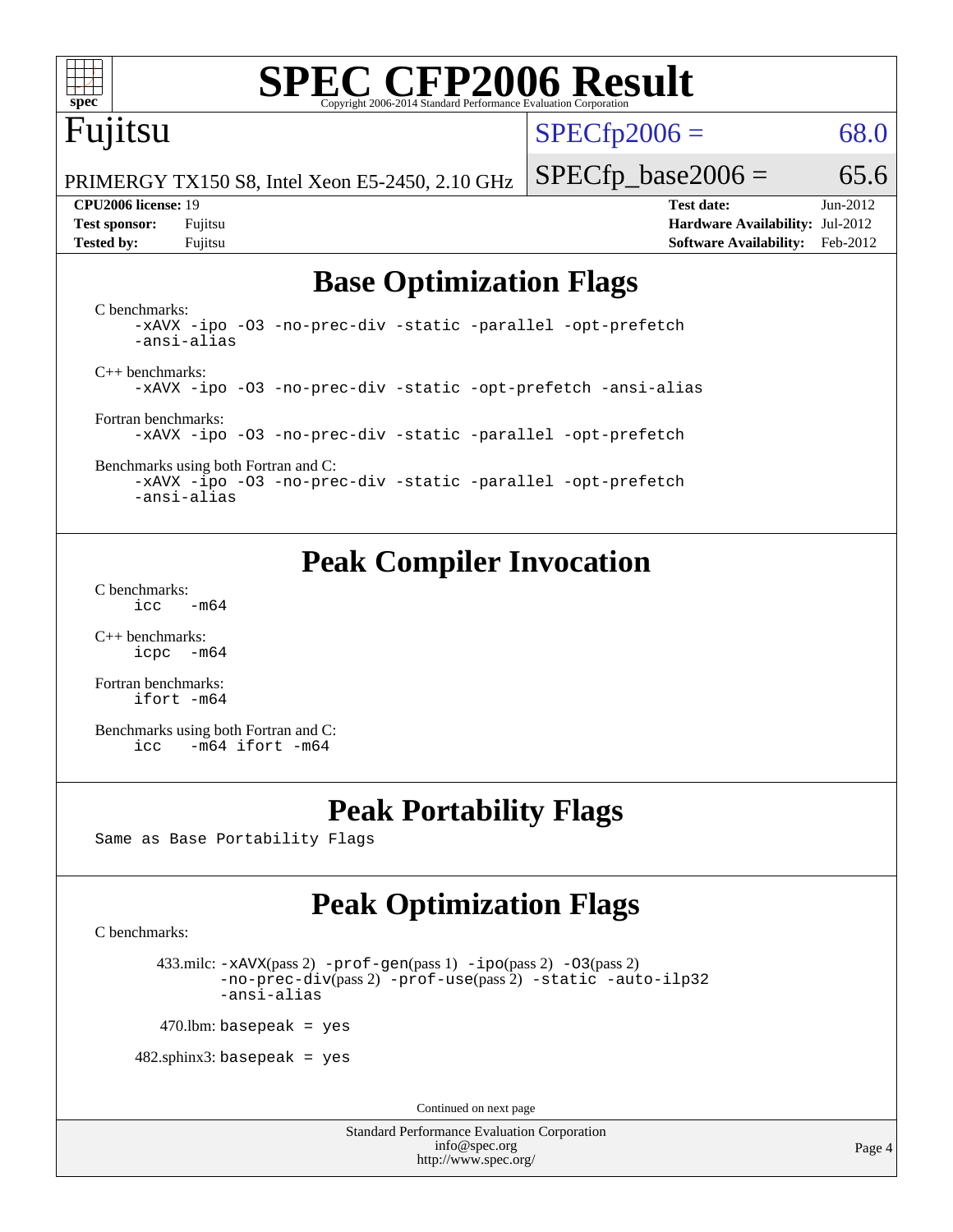

```
Fortran benchmarks:
```
 $410.bwaves: basepeak = yes$ 

 416.gamess: [-xAVX](http://www.spec.org/cpu2006/results/res2012q3/cpu2006-20120810-24086.flags.html#user_peakPASS2_FFLAGSPASS2_LDFLAGS416_gamess_f-xAVX)(pass 2) [-prof-gen](http://www.spec.org/cpu2006/results/res2012q3/cpu2006-20120810-24086.flags.html#user_peakPASS1_FFLAGSPASS1_LDFLAGS416_gamess_prof_gen_e43856698f6ca7b7e442dfd80e94a8fc)(pass 1) [-ipo](http://www.spec.org/cpu2006/results/res2012q3/cpu2006-20120810-24086.flags.html#user_peakPASS2_FFLAGSPASS2_LDFLAGS416_gamess_f-ipo)(pass 2) [-O3](http://www.spec.org/cpu2006/results/res2012q3/cpu2006-20120810-24086.flags.html#user_peakPASS2_FFLAGSPASS2_LDFLAGS416_gamess_f-O3)(pass 2) [-no-prec-div](http://www.spec.org/cpu2006/results/res2012q3/cpu2006-20120810-24086.flags.html#user_peakPASS2_FFLAGSPASS2_LDFLAGS416_gamess_f-no-prec-div)(pass 2) [-prof-use](http://www.spec.org/cpu2006/results/res2012q3/cpu2006-20120810-24086.flags.html#user_peakPASS2_FFLAGSPASS2_LDFLAGS416_gamess_prof_use_bccf7792157ff70d64e32fe3e1250b55)(pass 2) [-unroll2](http://www.spec.org/cpu2006/results/res2012q3/cpu2006-20120810-24086.flags.html#user_peakOPTIMIZE416_gamess_f-unroll_784dae83bebfb236979b41d2422d7ec2) [-inline-level=0](http://www.spec.org/cpu2006/results/res2012q3/cpu2006-20120810-24086.flags.html#user_peakOPTIMIZE416_gamess_f-inline-level_318d07a09274ad25e8d15dbfaa68ba50) [-scalar-rep-](http://www.spec.org/cpu2006/results/res2012q3/cpu2006-20120810-24086.flags.html#user_peakOPTIMIZE416_gamess_f-disablescalarrep_abbcad04450fb118e4809c81d83c8a1d) [-static](http://www.spec.org/cpu2006/results/res2012q3/cpu2006-20120810-24086.flags.html#user_peakOPTIMIZE416_gamess_f-static)

434.zeusmp: basepeak = yes

437.leslie3d: basepeak = yes

 459.GemsFDTD: [-xSSE4.2](http://www.spec.org/cpu2006/results/res2012q3/cpu2006-20120810-24086.flags.html#user_peakPASS2_FFLAGSPASS2_LDFLAGS459_GemsFDTD_f-xSSE42_f91528193cf0b216347adb8b939d4107)(pass 2) [-prof-gen](http://www.spec.org/cpu2006/results/res2012q3/cpu2006-20120810-24086.flags.html#user_peakPASS1_FFLAGSPASS1_LDFLAGS459_GemsFDTD_prof_gen_e43856698f6ca7b7e442dfd80e94a8fc)(pass 1) [-ipo](http://www.spec.org/cpu2006/results/res2012q3/cpu2006-20120810-24086.flags.html#user_peakPASS2_FFLAGSPASS2_LDFLAGS459_GemsFDTD_f-ipo)(pass 2) [-O3](http://www.spec.org/cpu2006/results/res2012q3/cpu2006-20120810-24086.flags.html#user_peakPASS2_FFLAGSPASS2_LDFLAGS459_GemsFDTD_f-O3)(pass 2) [-no-prec-div](http://www.spec.org/cpu2006/results/res2012q3/cpu2006-20120810-24086.flags.html#user_peakPASS2_FFLAGSPASS2_LDFLAGS459_GemsFDTD_f-no-prec-div)(pass 2) [-prof-use](http://www.spec.org/cpu2006/results/res2012q3/cpu2006-20120810-24086.flags.html#user_peakPASS2_FFLAGSPASS2_LDFLAGS459_GemsFDTD_prof_use_bccf7792157ff70d64e32fe3e1250b55)(pass 2) [-unroll2](http://www.spec.org/cpu2006/results/res2012q3/cpu2006-20120810-24086.flags.html#user_peakOPTIMIZE459_GemsFDTD_f-unroll_784dae83bebfb236979b41d2422d7ec2) [-inline-level=0](http://www.spec.org/cpu2006/results/res2012q3/cpu2006-20120810-24086.flags.html#user_peakOPTIMIZE459_GemsFDTD_f-inline-level_318d07a09274ad25e8d15dbfaa68ba50) [-opt-prefetch](http://www.spec.org/cpu2006/results/res2012q3/cpu2006-20120810-24086.flags.html#user_peakOPTIMIZE459_GemsFDTD_f-opt-prefetch) [-parallel](http://www.spec.org/cpu2006/results/res2012q3/cpu2006-20120810-24086.flags.html#user_peakOPTIMIZE459_GemsFDTD_f-parallel)

 465.tonto: [-xAVX](http://www.spec.org/cpu2006/results/res2012q3/cpu2006-20120810-24086.flags.html#user_peakPASS2_FFLAGSPASS2_LDFLAGS465_tonto_f-xAVX)(pass 2) [-prof-gen](http://www.spec.org/cpu2006/results/res2012q3/cpu2006-20120810-24086.flags.html#user_peakPASS1_FFLAGSPASS1_LDFLAGS465_tonto_prof_gen_e43856698f6ca7b7e442dfd80e94a8fc)(pass 1) [-ipo](http://www.spec.org/cpu2006/results/res2012q3/cpu2006-20120810-24086.flags.html#user_peakPASS2_FFLAGSPASS2_LDFLAGS465_tonto_f-ipo)(pass 2) [-O3](http://www.spec.org/cpu2006/results/res2012q3/cpu2006-20120810-24086.flags.html#user_peakPASS2_FFLAGSPASS2_LDFLAGS465_tonto_f-O3)(pass 2) [-no-prec-div](http://www.spec.org/cpu2006/results/res2012q3/cpu2006-20120810-24086.flags.html#user_peakPASS2_FFLAGSPASS2_LDFLAGS465_tonto_f-no-prec-div)(pass 2) [-prof-use](http://www.spec.org/cpu2006/results/res2012q3/cpu2006-20120810-24086.flags.html#user_peakPASS2_FFLAGSPASS2_LDFLAGS465_tonto_prof_use_bccf7792157ff70d64e32fe3e1250b55)(pass 2) [-inline-calloc](http://www.spec.org/cpu2006/results/res2012q3/cpu2006-20120810-24086.flags.html#user_peakOPTIMIZE465_tonto_f-inline-calloc) [-opt-malloc-options=3](http://www.spec.org/cpu2006/results/res2012q3/cpu2006-20120810-24086.flags.html#user_peakOPTIMIZE465_tonto_f-opt-malloc-options_13ab9b803cf986b4ee62f0a5998c2238) [-auto](http://www.spec.org/cpu2006/results/res2012q3/cpu2006-20120810-24086.flags.html#user_peakOPTIMIZE465_tonto_f-auto) [-unroll4](http://www.spec.org/cpu2006/results/res2012q3/cpu2006-20120810-24086.flags.html#user_peakOPTIMIZE465_tonto_f-unroll_4e5e4ed65b7fd20bdcd365bec371b81f)

[Benchmarks using both Fortran and C](http://www.spec.org/auto/cpu2006/Docs/result-fields.html#BenchmarksusingbothFortranandC):

 435.gromacs: basepeak = yes  $436.cactusADM: basepeak = yes$  454.calculix: [-xAVX](http://www.spec.org/cpu2006/results/res2012q3/cpu2006-20120810-24086.flags.html#user_peakOPTIMIZE454_calculix_f-xAVX) [-ipo](http://www.spec.org/cpu2006/results/res2012q3/cpu2006-20120810-24086.flags.html#user_peakOPTIMIZE454_calculix_f-ipo) [-O3](http://www.spec.org/cpu2006/results/res2012q3/cpu2006-20120810-24086.flags.html#user_peakOPTIMIZE454_calculix_f-O3) [-no-prec-div](http://www.spec.org/cpu2006/results/res2012q3/cpu2006-20120810-24086.flags.html#user_peakOPTIMIZE454_calculix_f-no-prec-div) [-auto-ilp32](http://www.spec.org/cpu2006/results/res2012q3/cpu2006-20120810-24086.flags.html#user_peakCOPTIMIZE454_calculix_f-auto-ilp32) [-ansi-alias](http://www.spec.org/cpu2006/results/res2012q3/cpu2006-20120810-24086.flags.html#user_peakCOPTIMIZE454_calculix_f-ansi-alias)  $481.wrf:$  basepeak = yes

The flags files that were used to format this result can be browsed at <http://www.spec.org/cpu2006/flags/Intel-ic12.1-official-linux64.20111122.html> <http://www.spec.org/cpu2006/flags/Fujitsu-Platform.20120320.html>

You can also download the XML flags sources by saving the following links: <http://www.spec.org/cpu2006/flags/Intel-ic12.1-official-linux64.20111122.xml> <http://www.spec.org/cpu2006/flags/Fujitsu-Platform.20120320.xml>